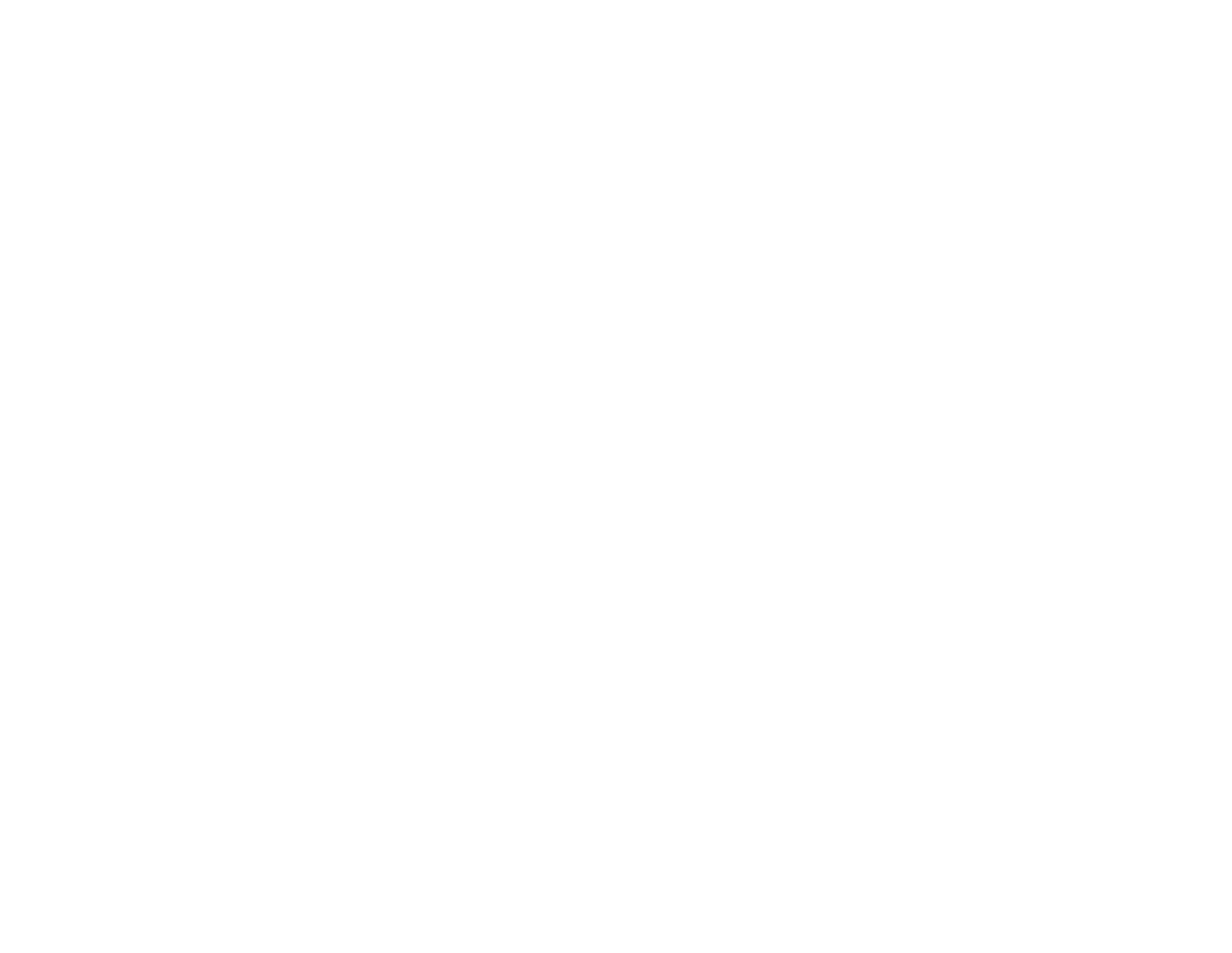# **IT IS YOUR RIGHT…**

New Hampshire law gives **victims and survivors** of felony crimes important legal rights. This includes the right to have input into a presentence report by the New Hampshire Department of Corrections and the right to make a written and/or verbal Victim Impact Statement during the court sentencing hearing. Your impact statement and input is completely **voluntary**.

This right is available to persons who suffer direct or threatened physical, emotional, psychological or financial harm as a result of the commission or the attempted commission of a crime. It also includes the immediate family of any victim who is a minor. If able, a **child** victim may prepare his or her own statement. The child may write a statement, a poem, or draw pictures about how s/he feels. **Parents and guardians** may prepare statements on behalf of their child and provide a separate one of their own. If the crime victim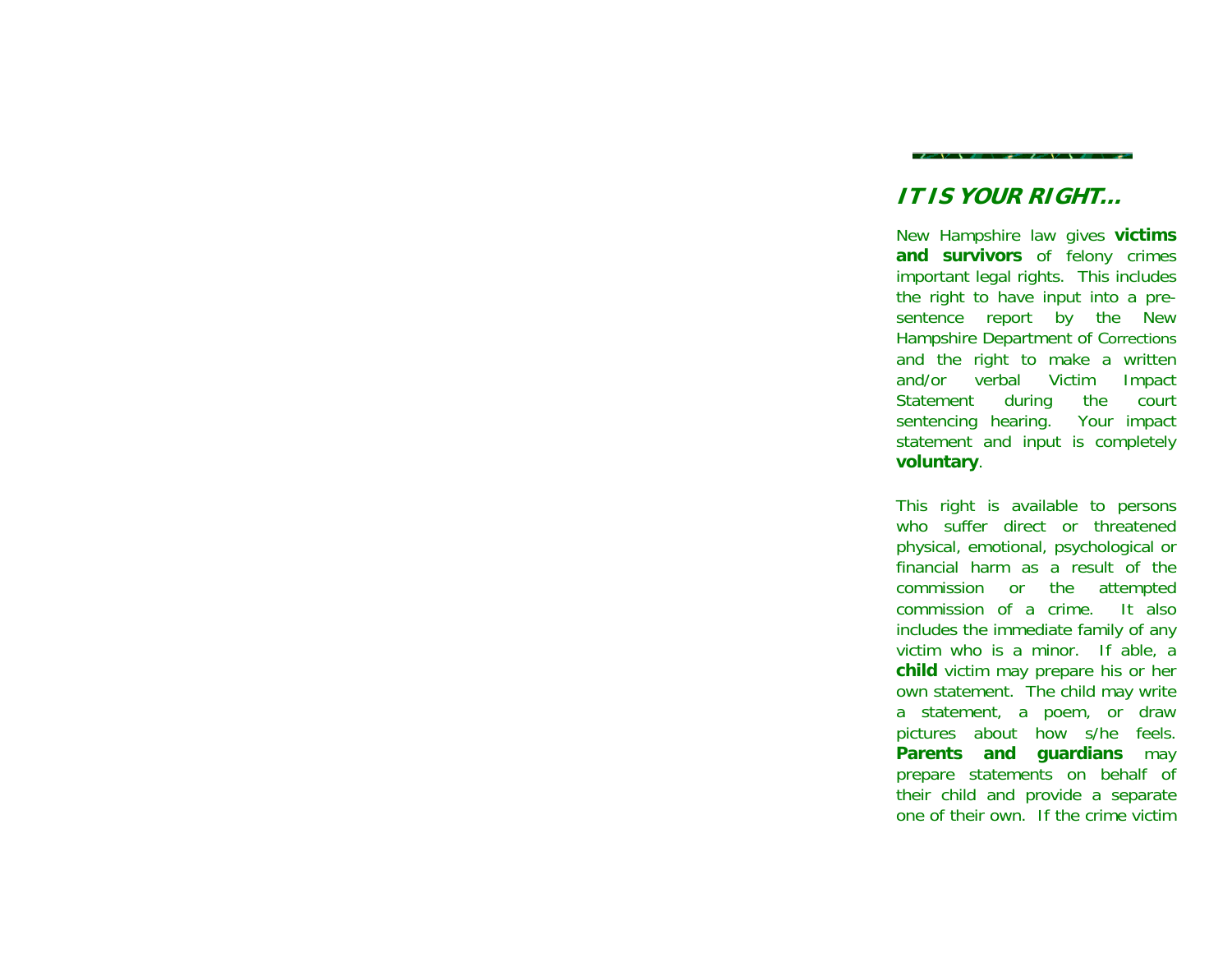is deceased or incapacitated, a **family member** may prepare and present the Victim Impact Statement. A victim's **caregiver** may also prepare a Victim Impact Statement.

# *WHY YOUR VOICE IS HEARD…*

As the crime victim or family member, **you** know **best** how the crime **impacts** you and people close to you. You may say, or write, as little or as much as you choose. It is your right to inform the Court about the physical, emotional and financial harms you experience(d) as a result of the crime. The Court will consider your input before ordering the defendant's sentence.

#### *WHAT DO I SAY?*

Crime affects people in very personal ways. If you choose to provide a **verbal or written** statement (or both), please consider this information as a guide. The Court and the New Hampshire Department of Corrections want to learn how the crime impacted you.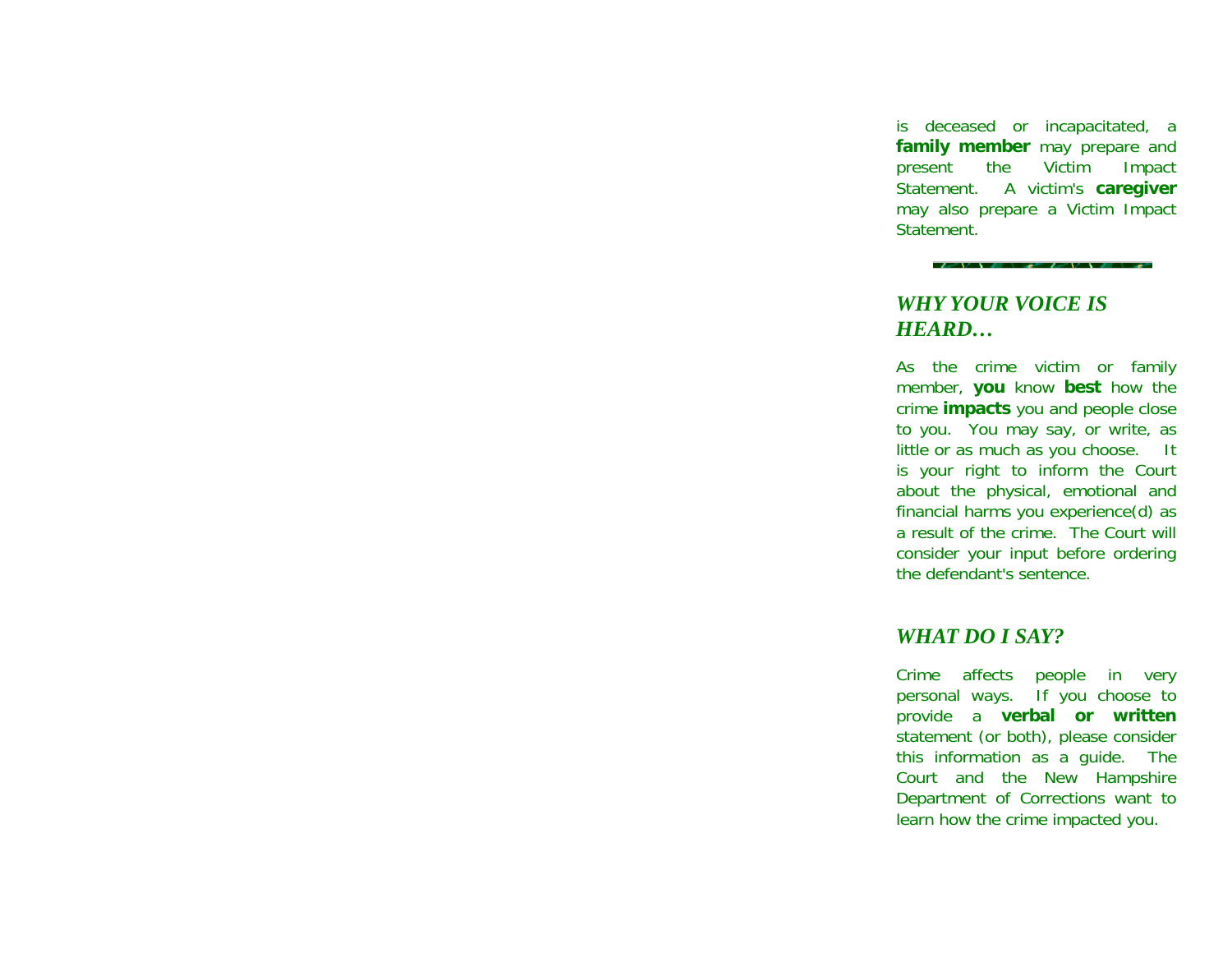In your own words, you may express:

**Physical Impacts:** injuries suffered, duration of injuries, medical care already received or expected to need in the future;

**Emotional Impacts:** how the crime impacted your life and those close to you; your feelings about what happened; other feelings you now have since the crime; any affect the crime had in changing your ability to work, go to school, relationships with others, or enjoy other activities; any family or outside support you needed as a result of the crime;

**Financial Impacts:** expenses (money paid or owed) or losses as a direct result of the crime, including:

• Reasonable charges incurred for needed products, services and accommodations, including, but not limited to, charges for medical and dental care, rehabilitation, and other remedial treatment and care including mental health services for the victim or, in the case of the death of the victim, for the victim's spouse and immediate family;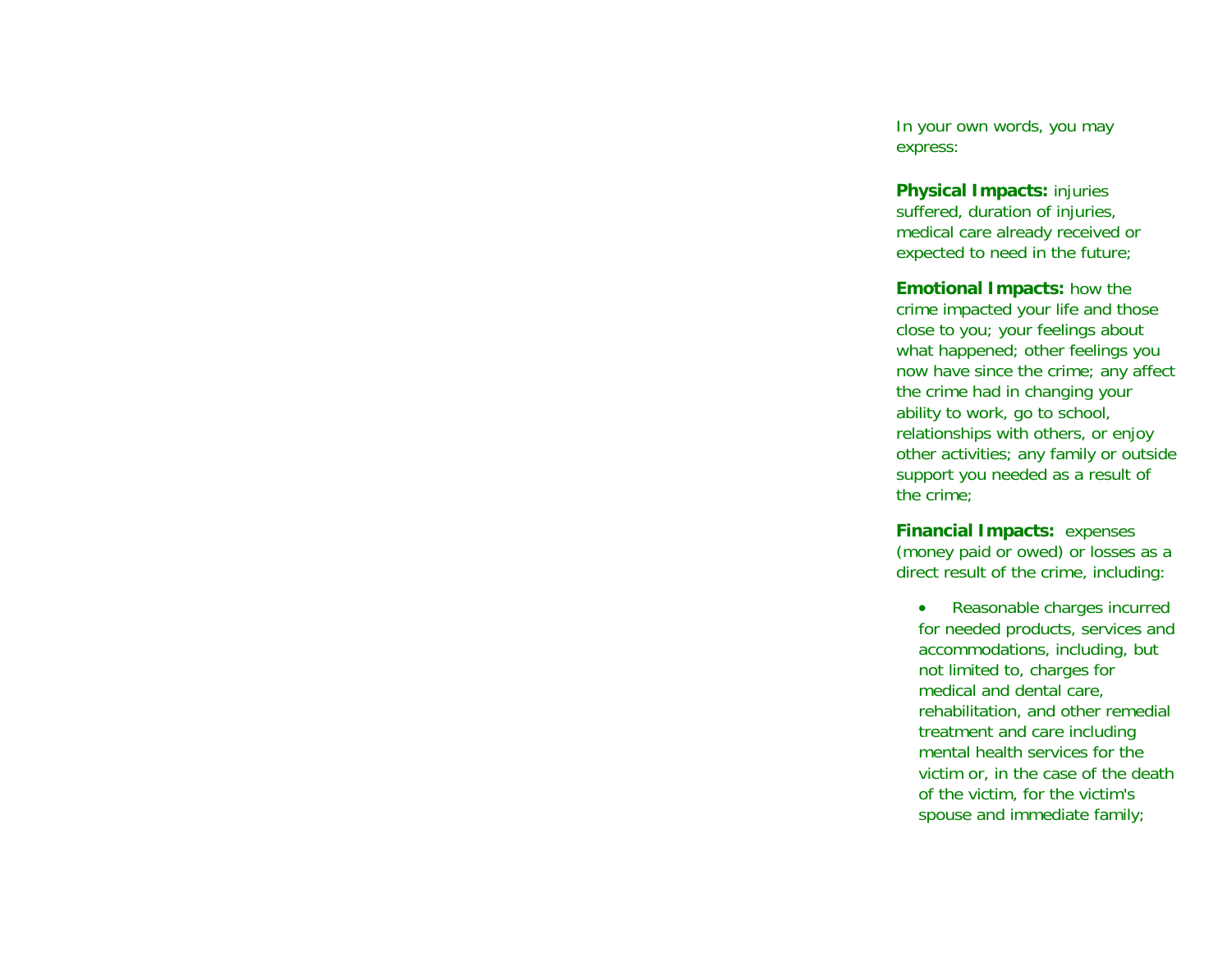- • Loss of income by the victim or the victim's dependents;
- The value of damaged, destroyed, or lost property;
- • Expenses reasonably incurred in obtaining ordinary and necessary services in lieu of those the injured or deceased victim would have performed, if the crime had not occurred, for the benefit of the victim or the victim's dependents;
- • Reasonable expenses related to funeral and burial or crematory services;
- • **Recommendation:** you may provide your own view about what you believe is an appropriate sentence for the defendant; this is important for the Court to consider;

### *HOW DO I SAY IT ?* You may choose to give input in any or all of these ways:

ny vze vzenik vze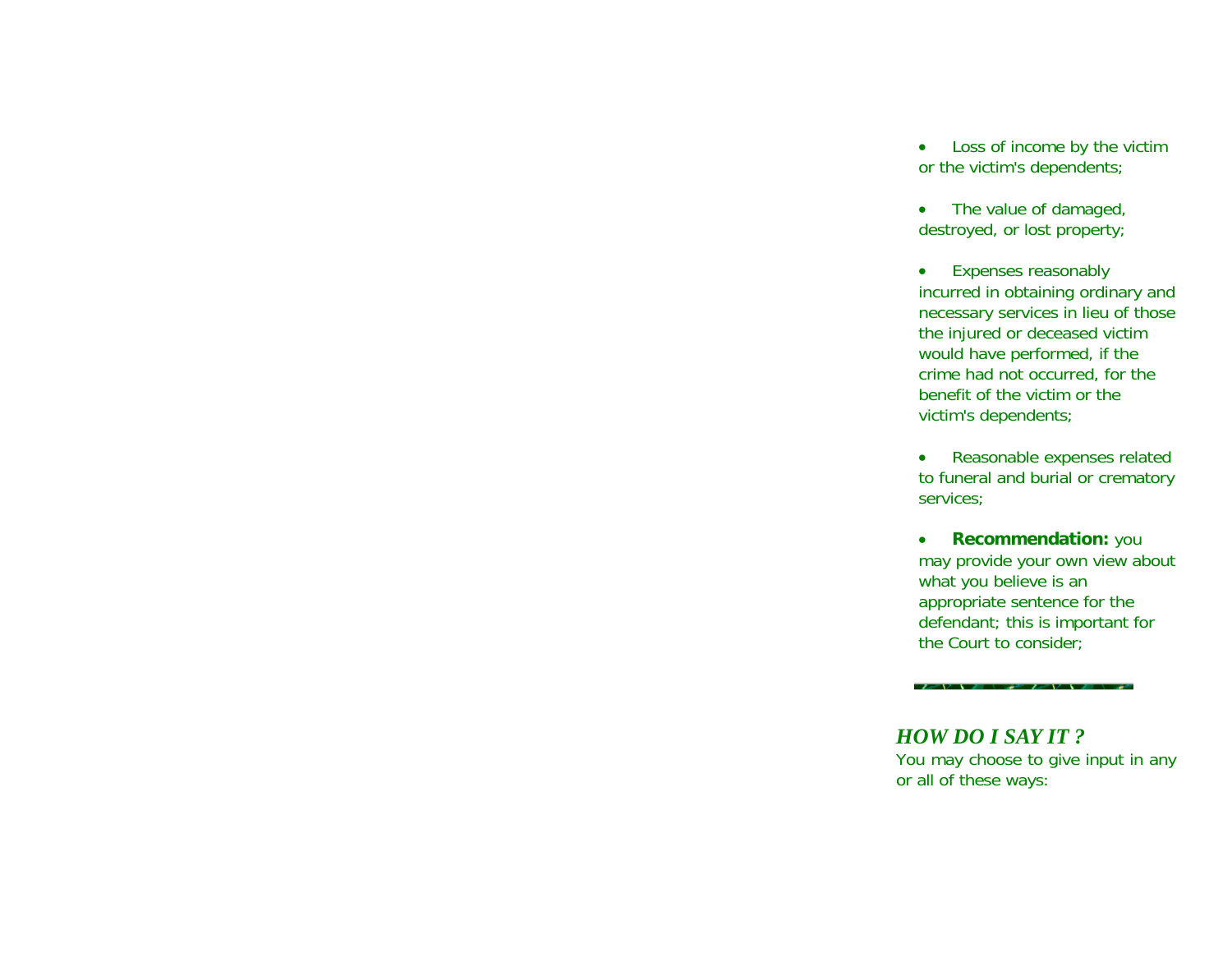#### **Input to Pre-Sentence Investigation**

After the defendant is convicted at Court, the judge may order the New Hampshire Department of Corrections to conduct a presentence investigation. This provides information about the defendant's background, how the crime affected people involved, and a recommendation from the corrections agency.

It is your legal right to **give input to the Department of Corrections**. This information is helpful as the Probation-Parole Officer determines an appropriate sentencing recommendation for the judge to consider. You may provide your input in writing, in person, or by telephone. The Probation-Parole Officer or a Victim Advocate is available to help you with the process of providing victim input during this investigation.

#### **Write a Statement to the Court**

You may choose to write a **victim impact statement** anytime prior to the sentencing hearing. You may inform the judge about the physical, emotional and financial harms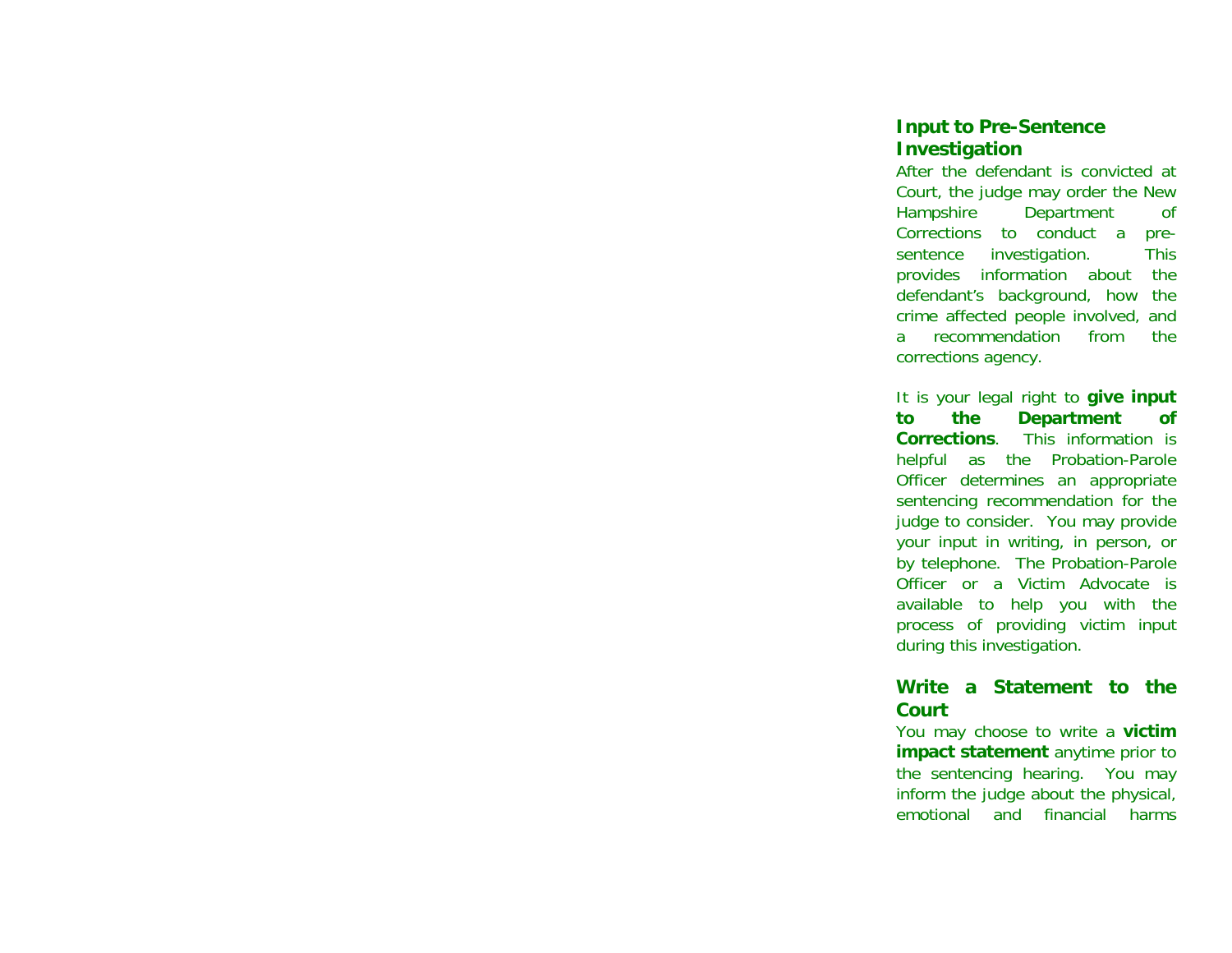caused to you and your loved ones. You may express what you believe would be a just sentence. The Victim-Witness Advocate will be happy to support you in writing a statement, but remember, **you know best** how to describe the ways the crime impacted you and the people close to you. If you require assistance, you are allowed to designate someone to write a statement on your behalf. Your Advocate will help assure your written statement is given to the Court at the appropriate time.

### **Speak at the Sentencing Hearing**

It is your legal right to **address the judge** during the defendant's sentencing hearing. You may stand at your seat to do this. If you require assistance, you may designate someone to speak on your behalf. You may read your written statement, or say anything you want the judge to know about the crime, its impacts, and your view about a just sentence.

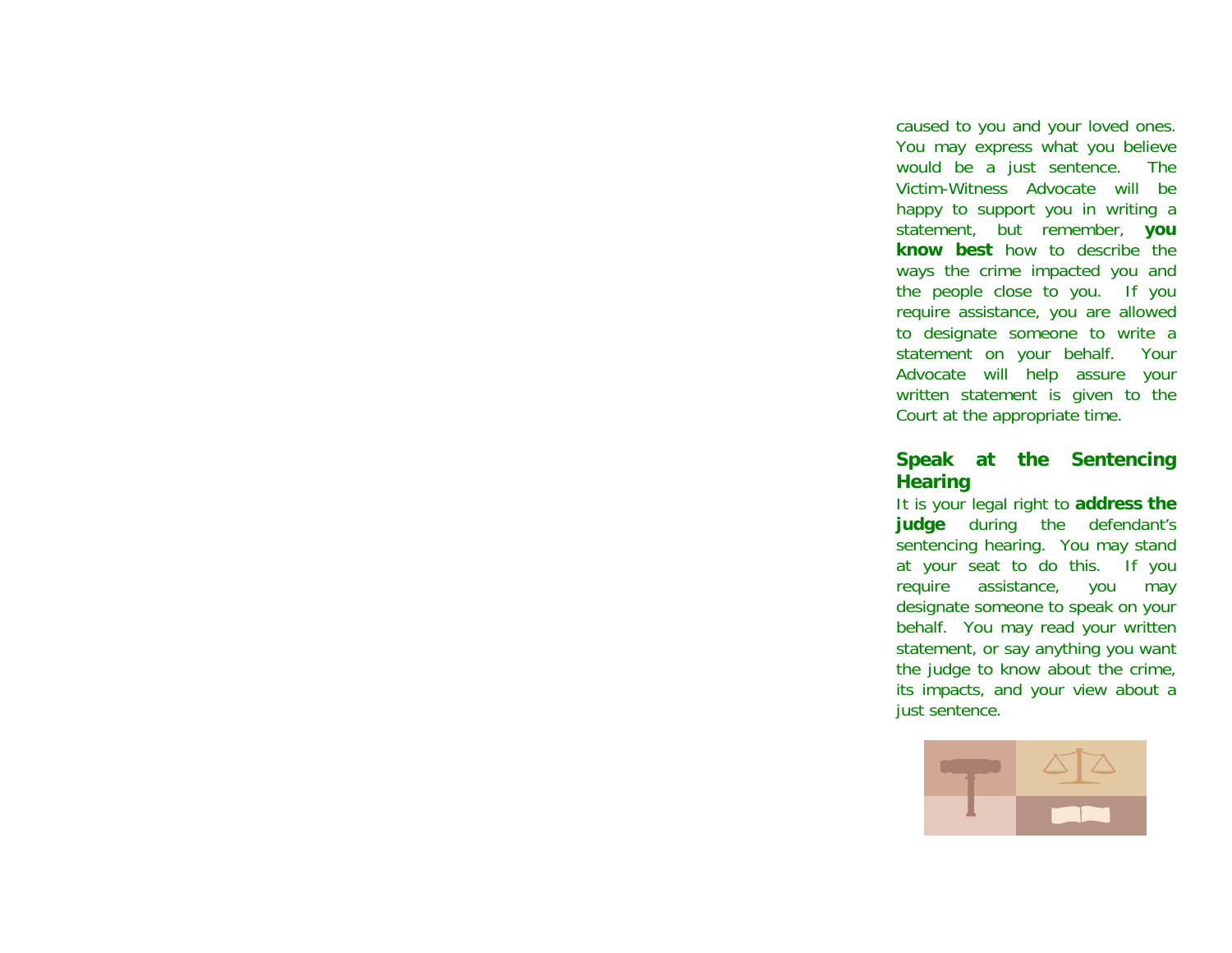# **IS IT CONFIDENTIAL ?**

It is your legal right to provide your statement and input to the Court. The court will share copies with the prosecutor and defense attorney.

The defendant and defense attorney can read your written statement and hear anything you say to the judge. By law, your personal information, such as your address and place of employment, is confidential. You do not need to include personal information in your statement.

 $2 - V + 1 = 1 - 1$ 

**"As a victim you're amazed that no one will ask you about the crime, or the effect that it has on you and your family. You took the ... defendant's blows, heard his threats, listened to him brag that he'd 'beat the rap' or 'con the judge.' No one ever hears these things. They never give you a chance to tell them."** 

 $\sim$  A Crime Victim  $\sim$  President's Task Force on Victims of Crime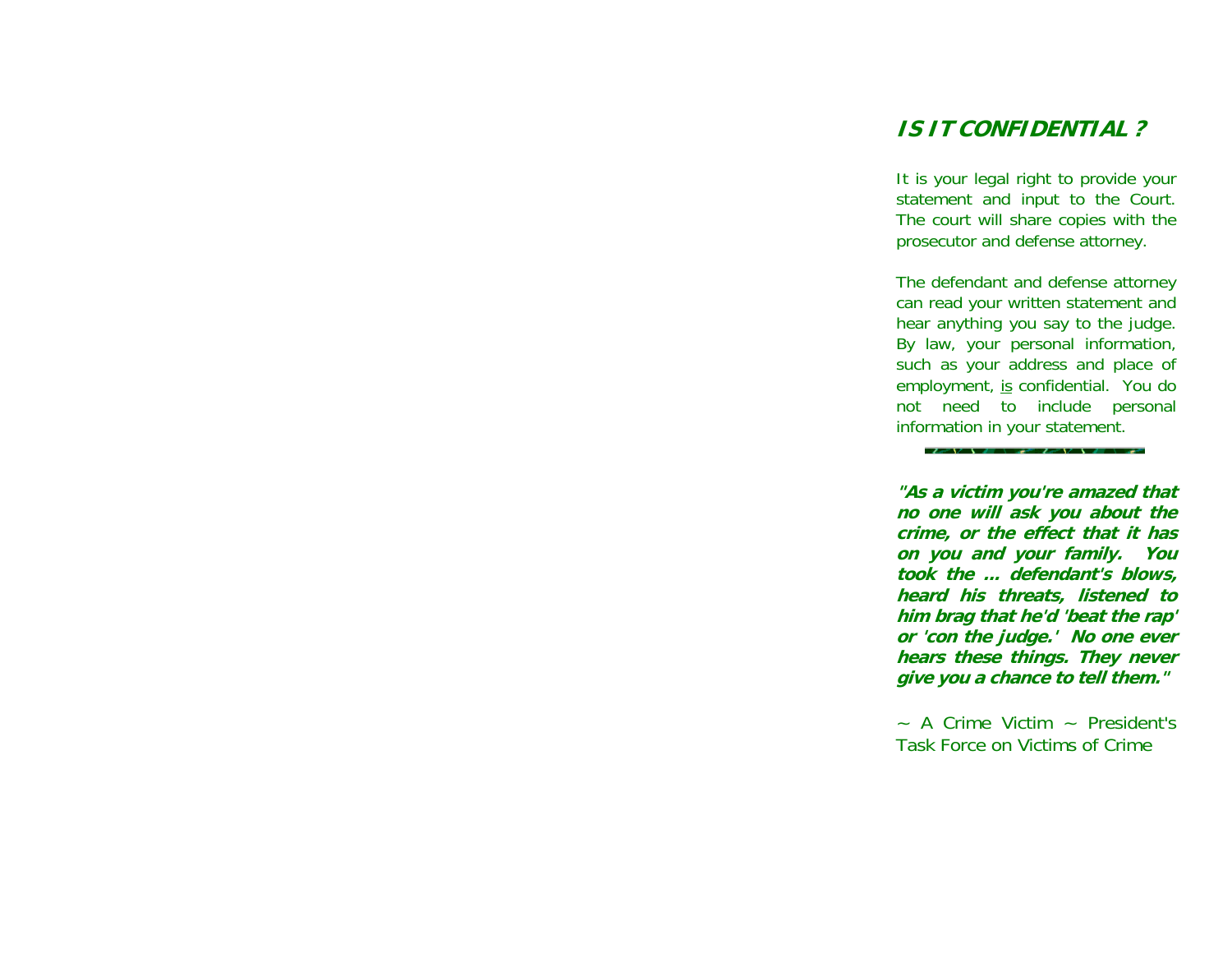# **RESTITUTION AND COMPENSATION**

The Court can order the defendant to pay financial restitution to you (usually collected by the New Hampshire Department of Corrections) for out-of-pocket expenses and losses resulting from the crime.

Also, for victims of violent crime, victim compensation funds may be available to you through the NH Victims Assistance Commission. (Tel. 1-800-300-4500)

Crime victims are usually required to provide supporting documents about such losses. Your Victim Advocate can help explain the needed information.

# **PAROLE HEARINGS**

If the offender is sentenced to prison, you also have a legal right to offer input and recommendations to the New Hampshire Adult Parole Board before it decides about the inmate's release on parole in the community.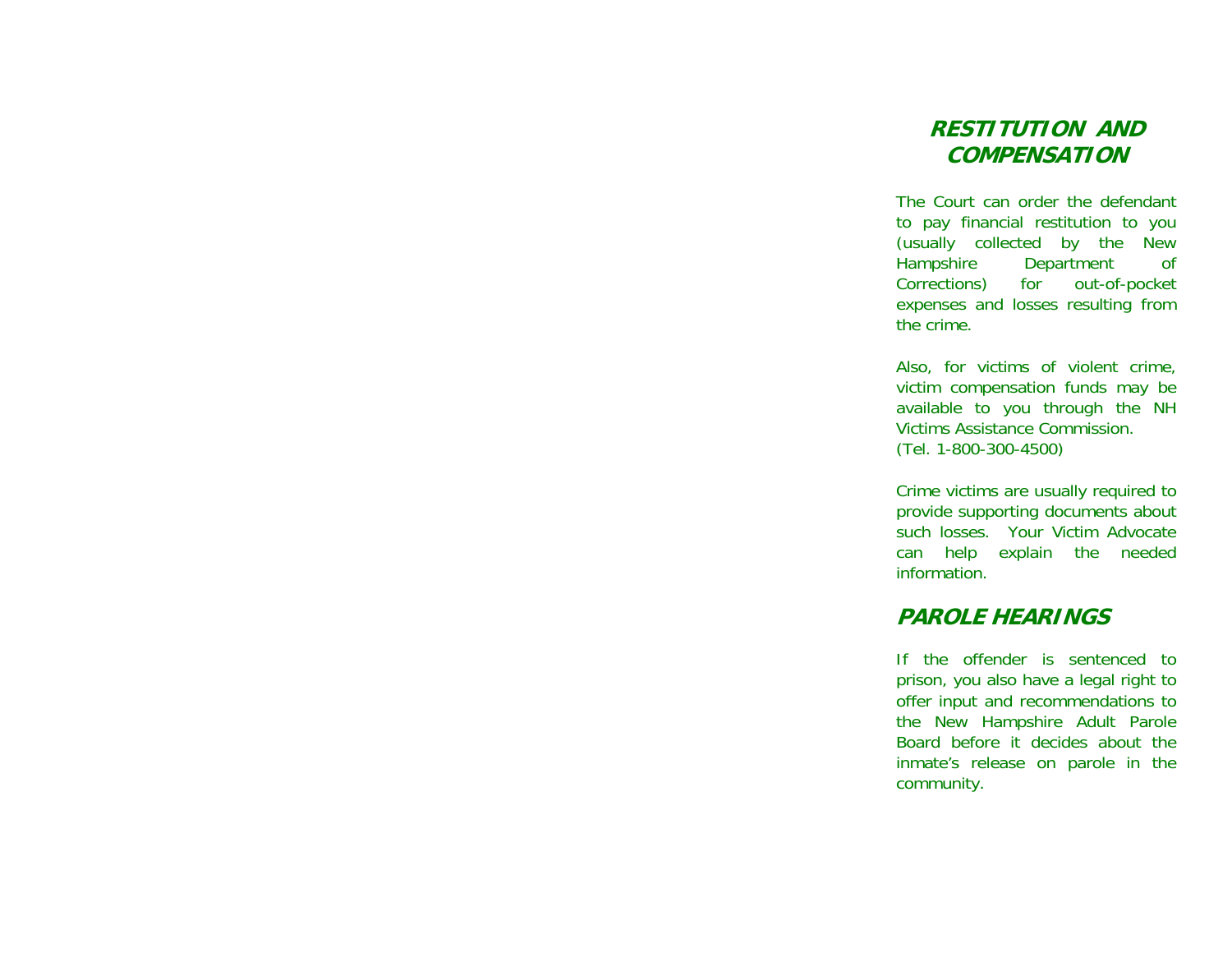Support and advocacy is available through the New Hampshire Department of Corrections Victim Services Office.

# **FOR INFORMATION & SUPPORT**

For information and helpful support during court hearings, please<br>contact the **Victim-Witness** contact the **Victim-Witness Advocate at the Prosecutor's Office:** 

For information and helpful support during an inmate's prison term or hearings with NH Adult Parole Board, please contact:

**Victim Services Coordinator NH Department of Corrections P.O. Box 1806 Concord, NH 03302 Tel. (603) 271-7351 or Toll-free 1-888-NH-NOTICE**